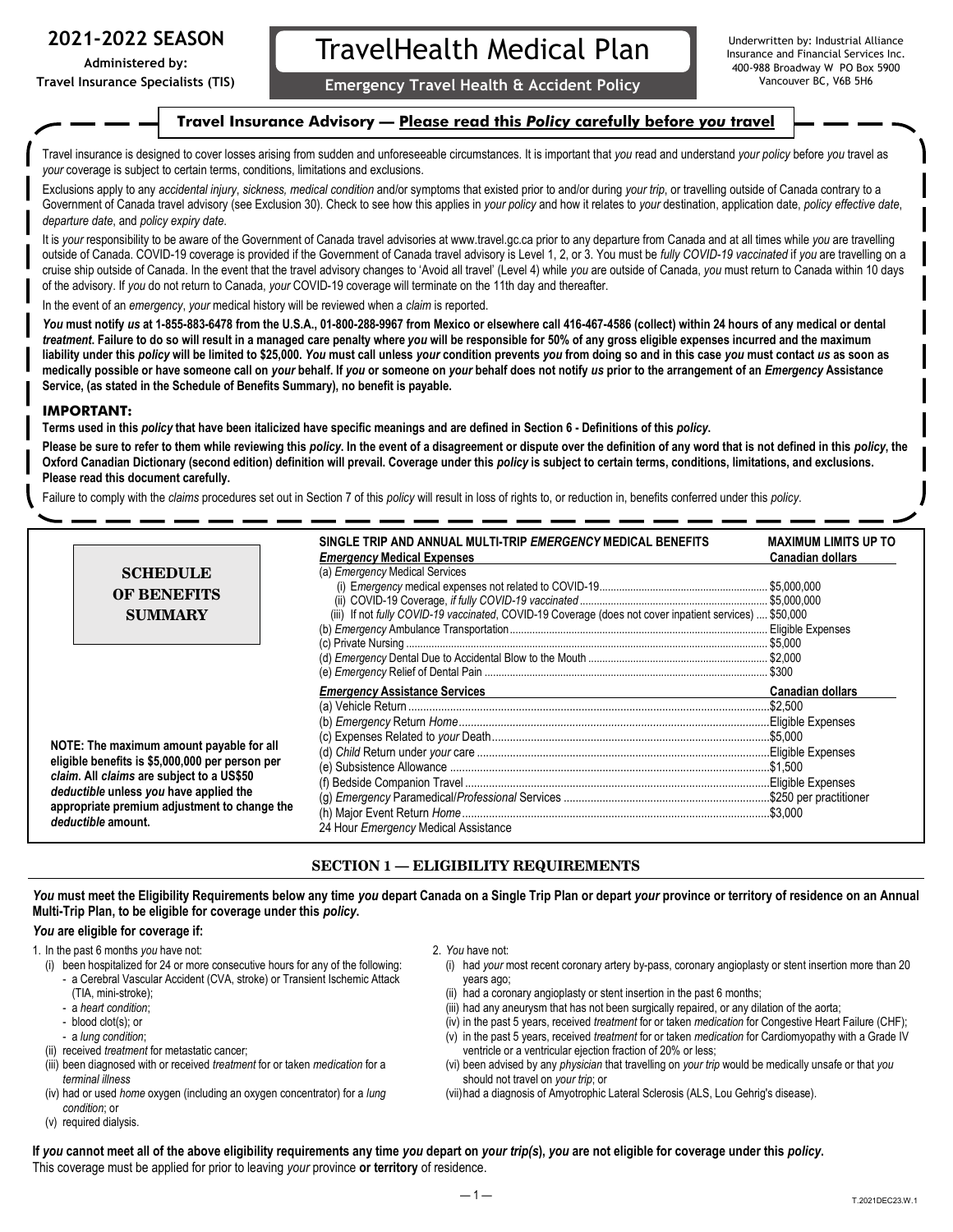If *you* are eligible for this insurance, as per Section 1 – Eligibility Requirements, *you* must choose the correct plan based on *your* answers to the Medical Requirements for Plan Categories as shown below. Start with Plan 5 and work downward.

- Plan 5 **If** *you* **answer YES to 2 or more of any of the conditions or statements 1. (i) to 1. (iv), 2. or 3. below,** *you* **qualify for Plan 5.**
- Plan 4 **If** *you* **answer YES to 1 of any of the conditions or statements 1. (i) to 1. (iv), 2. or 3. below,** *you* **qualify for Plan 4.**
- **1. Have** *you* **ever received** *treatment* **for, been prescribed or taken** *medication* **for, or had a diagnosis of:**
	- (i) *heart condition*;
	- (ii) Cerebral Vascular Accident (CVA, stroke);
	- (iii) Peripheral Vascular Disease [PVD] (excluding varicose veins and venous stasis); or
	- (iv) carotid artery stenosis of 50% or more [narrowing, blockage or clogging of any blood vessel(s) in the neck].
- **2. Have** *you***, in the past 12 months, been a resident in a long-term care facility or in an assisted living facility where you were helped with any of the activities of daily living (bathing, eating, using a toilet, taking** *medication* **or getting into or out of a chair or bed).**
- **3. Have** *you* **had your most recent coronary artery by-pass, coronary angioplasty or stent insertion over 15 years and up to 20 years prior to** *your departure date***.**
- Plan 4 **If** *you* **answer YES to 2 or more of any of the conditions or statements 1. (i) to 1. (viii), 2., 3. or 4. below,** *you* **qualify for Plan 4.**
- Plan 3 **If** *you* **answer YES to 1 of any of the conditions or statements 1. (i) to 1. (viii), 2., 3. or 4. below,** *you* **qualify for Plan 3.**
- **1. In the 12 months prior to your departure date, have you received** *treatment* **for, been prescribed or taken** *medication* **for, or had a diagnosis of:** 
	- (i) leukemia, cancer requiring surgery (includes a positive biopsy), chemotherapy, radiation and/or laser therapy (excludes basal cell carcinoma, hormone replacement therapy (such as Tamoxifen), removal of skin lesions or squamous cell carcinoma);
	- Stage IV Kidney (renal) Failure;
	- (iii) a *liver condition;*
	- (iv) dementia (includes Alzheimer's disease);
	- (v) diabetes requiring insulin (or any other injectable *medication* required to control diabetes);
	- (vi) blood clots(s) (do not count the use of a blood thinner for up to 60 days for preventative purposes following hip or knee surgery);
	- (vii) Transient Ischemic Attack (TIA, mini-stroke); or
	- (viii) *lung condition.*
- **2. In the 12 months prior to your departure date, have you received** *treatment* **for, been prescribed or taken** *medication* **for or had a diagnosis of Parkinson's Disease, Muscular Dystrophy, Cerebral Palsy, Myasthenia Gravis or Multiple Sclerosis.**
- **3. In the 12 months prior to your departure date, have you been prescribed or taken Prednisone (includes equivalent steroid** *medication***) in pill form for a** *lung condition* **for more than 21 consecutive days.**
- **4. In the 12 months prior to your departure date, have you been prescribed or taken, Lasix (Novo-Semide/Furosemide) for any reason for more than 21 consecutive days.**
- Plan 3 **If** *you* **answer YES to 2 or more of any of the conditions or statements in 1. (i) to (v), 2. or 3. below,** *you* **qualify for Plan 3.**
- Plan 2 **If** *you* **answer YES to 1 of any of the conditions or statements in 1. (i) to (v), 2. or 3. below,** *you* **qualify for Plan 2.**
- **1. In the 12 months prior to your departure date, have you received** *treatment* **for, been prescribed or taken** *medication* **for, or had a diagnosis of:** 
	- (i) diabetes requiring oral *medication*;
	- (ii) *bowel condition* or gastrointestinal bleed;
	- (iii) 2 or more episodes of a Urinary Tract Infection (UTI);
	- (iv) kidney stone(s) [unless the stone(s) are no longer present]; or
	- (v) gallstone(s) [unless the gallstone(s) have been removed], or pancreatitis.
- **2. In the 12 months prior to your departure date, have you been prescribed or taken 3 or more** *medications* **that modify your blood pressure.**

**3. Was your last** *complete medical examination* **more than 24 months prior to your departure date.** 

Plan 1 - **If** *you* **are eligible for this insurance, but do not qualify for Plan 2, Plan 3, Plan 4 or Plan 5,** *you* **qualify for Plan 1**

## **PLAN CHOICES**

## **PLAN TYPES For all plan types** *you* **must be eligible for coverage (as per Section 1 - Eligibility Requirements) any time** *you* **depart on** *your trip***.**

## **SINGLE TRIP PLAN**

The Single Trip Plan: (i) covers *you* for *your* single *trip* outside of Canada; (ii) is provided to eligible persons under the *age* of 95; and, (iii) can be used to *top-up*  other plans. *We* will reimburse *you* for reasonable and customary eligible expenses based on the terms, conditions, limitations and exclusions of this *policy*. Cover begins on the *policy effective date* as specified by *you* on the *Application for insurance*, and as shown on *your policy receipt*, and terminates on the earlier of the *policy expiry date* as specified by *you* on the *Application for Insurance*, and as shown on *your policy receipt*, or the date *you* return to Canada, whichever is earlier. The Single Trip Plan contains the *pre-existing condition stability* period as stated on *your policy receipt*.

## **ANNUAL MULTI-TRIP PLAN**

The Annual Multi-Trip Plan covers *you* for an unlimited number of *trips* outside of Canada for a specific number of consecutive days for any *trip*, as chosen by *you*  on the *Application for Insurance* and as shown on *your policy receipt*. The Annual Multi-Trip Plan provides coverage for an unlimited number of coverage days while *you* are traveling within Canada but outside *your* province or territory of residence.

The 8 day Annual Multi-Trip Plan offers coverage: (i) to a person who is under 90 years of age on the Annual Multi-Trip Plan *policy effective date*,

for Plans 1 and 2; (ii) to a person who is under 86 years of age on the Annual Multi-Trip Plan *policy effective date*, for Plan 3; (iii) to a person who is under 81 years of *age* on the Annual Multi-Trip Plan *policy effective date*, for Plan 4 and under 77 years of *age* for Plan 5; The 16 day Annual Multi-Trip Plan offers coverage: (i) to a person who is under 86 years of *age* on the Annual Multi-Trip Plan *policy effective date*, for Plans 1, 2 and 3; (ii) to a person who is under 81 years of *age* on the Annual Multi-Trip Plan *policy effective date*, for Plan 4 and under 77 years of *age* on the Annual Multi-Trip Plan *policy effective date* for Plan 5. The 32 day Annual Multi-Trip Plan offers coverage: (i) to a person who is under 86 years of *age* on the Annual Multi-Trip Plan *policy effective date*, for Plans 1, 2 and 3; (ii) to a person who is under 77 years of *age* on the Annual Multi-Trip Plan *policy effective date*, for Plans 4 and 5. The 62 day Annual Multi-Trip Plan offers coverage to a person who is under 77 years of *age* on the Annual Multi-Trip Plan *policy effective date*, for Plans 1, 2, 3 and 4. The 62 day Annual Multi-Trip Plan is not available for Plan 5. The Annual Multi-Trip Plan does not offer coverage if it is purchased to *top-up* another *policy*.

Out-of-Canada coverage applies to *trips* that do not exceed the number of consecutive days for any *trip*, as chosen by *you* on the *Application for Insurance*  and as shown on *your policy receipt*. If *you* wish to be out of Canada for more than the number of days permitted for the plan *you* have chosen, *you* may purchase additional coverage for that period by calling **Travel Insurance Specialists at 1-800-563-0314 or 905-830-2928 (collect).** 

In Canada coverage for an Annual Multi-Trip Plan begins on the date *you* depart *your* province or territory of residence for travel within Canada. Out-of-Canada coverage for an Annual Multi-Trip Plan begins on the date *you* depart Canada.

Coverage for an Annual Multi-Trip Plan terminates on whichever occurs first: (i) the date *you* return to *your* province or territory of residence, (ii) 11:59 pm on the last day of coverage permitted for the Annual Multi-Trip Plan *you* have chosen; (iii) 365 days after *your* Annual Multi-Trip *policy effective date*.

To reset the number of coverage days on *your* Annual Multi-Trip plan, *you* must have proof of *your* return to Canada.

All terms, conditions, limitations and exclusions of this *policy* apply.

**In the event of a** *claim* **under an Annual Multi-Trip plan,** *you* **will be required to provide proof, acceptable to** *us***, of** *your departure date* **from Canada.** 

## **SECTION 3 — EMERGENCY EXPENSES**

*We* will pay for reasonable and customary eligible expenses up to the maximum coverage limit as stated on the Schedule of Benefits Summary, less any applicable *deductible* amount, as stated on *your policy receipt*, for the actual expenses related to the *emergency* medical attention *you* need during *your period of coverage* due to an

*emergency* when these expenses are not covered by any other coverages *you* may have available to *you*.

*You* **are responsible for paying the** *deductible* **amount as chosen by** *you* **and/or stated on** *your policy receipt***, for the covered expenses of each** *claim***.** Original, itemized receipts or invoices are required for all *claims*.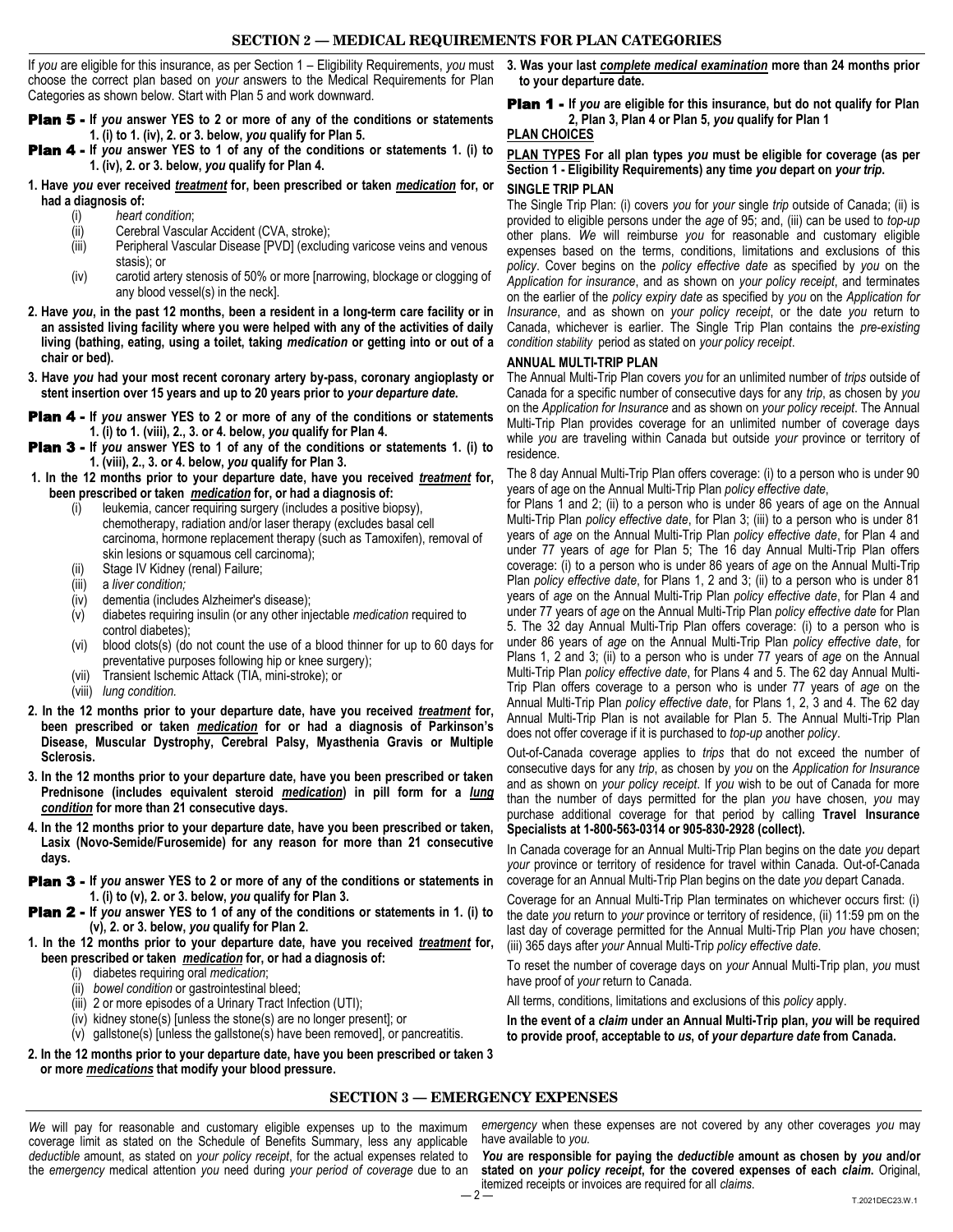*You* **must notify** *us* **at 1-855-883-6478 from the U.S.A., 01-800-288-9967 from Mexico or elsewhere call 416-467-4586 (collect) within 24 hours of any medical or dental** *treatment***. Failure to do so will result in a managed care penalty where** *you*  **will be responsible for 50% of any gross eligible expenses incurred and the maximum liability under this** *policy* **will be limited to \$25,000.** *You* **must call unless** *your* **condition prevents** *you* **from doing so and in this case** *you* **must contact** *us* **as soon as medically possible or have someone call on** *your* **behalf. If**  *you* **or someone on** *your* **behalf does not notify** *us* **prior to the arrangement of an**  *Emergency* **Assistance Service, (as stated in the Schedule of Benefits Summary), no benefit is payable.** 

*We*, in consultation with *your physician*(s), reserve the right to move *you* to a medical facility of *our* choice or return *you* to Canada prior to any *treatment* or following *emergency treatment* or hospitalization for an *emergency*, if on medical evidence *you*  are able to be moved without endangering *your* health. If *you* elect not to return to *your*  province or territory of residence, then any expenses incurred by *you* following this recommendation, will not be covered under this *policy*. If *you* elect to return to Canada for further *treatment* and then after the *treatment* subsequently travel again, any expenses incurred relating to the condition for which *you* were *treated* would not be covered.

If *you* make a temporary return to Canada during *your period of coverage* and receive medical *treatment* during this return to Canada, then any *treatment* received during the remaining *period of coverage* under this *policy* relating to the *medical condition treated*  during *your* temporary return to Canada will not be covered. Each time *you* depart Canada *you* must remain eligible as per Section 1 – Eligibility Requirements.

The *emergency* medical attention *you* receive must be required as part of *your emergency treatment* and ordered by a *physician* (or a licensed dentist).

This coverage pays reasonable and customary charges for eligible expenses for:

#### *Emergency* **Medical Expenses**

**(a)** *Emergency* **Medical Services** - In addition to eligible emergency medical expenses as itemized below, COVID-19 coverage is provided up to \$5,000,000 if you are *fully COVID-19 vaccinated*. *You* can reduce *your* maximum limit for COVID-19 related coverage to \$100,000, if *you* are *fully COVID-19 vaccinated*, as provided for in the Application for Insurance. If *you* are not *fully COVID-19 vaccinated* then *your* maximum limit of coverage for COVID-19 related coverage is \$50,000. This will be for testing, outpatient services and doctor's office/clinic visits (does not cover inpatient services). For emergency medical expenses not related to COVID-19, the maximum limit is \$5,000,000.

In the event you had to be quarantined for a positive test for COVID-19 while outside of Canada, *you* will receive up to \$200 per day, to a maximum of \$2,500, for COVID-19 quarantine related expenses. For all COVID-19 *claims you* must provide proof of *your*  COVID-19 vaccination history if requested, the positive test document and all receipts for quarantine related expenses.

Care received from a *physician* in or out of a *hospital*, the cost of a *hospital* room (to a maximum of semi-private rates), the rental or purchase (whichever is less) of a *hospital*  bed, wheelchair, brace, crutch or other medical appliance, tests that are needed to diagnose *your* condition, removal of stitches or a cast (to a maximum of \$300 per *claim*  provided the removal is done within 60 days of the date of *claim*). *Medications* for the *treatment* of *your emergency* only, not exceeding a 30-day supply. All of the above must be prescribed by a *physician* or a licensed dentist.

**(b)** *Emergency* **Ambulance transportation** - (i) local ground ambulance service to a medical service provider in an *emergency*; (ii) the cost of helicopter services to a maximum of \$4,000 (must be arranged or authorized by *us* in advance).

**(c) Private Nursing** - Care received, from a private registered nurse in a *hospital*, as the result of an *emergency* and when ordered by a *physician* and approved by *us* in advance.

**(d)** *Emergency* **Dental due to accidental blow to the mouth** - if *you* need dental treatment to repair or replace *your* sound natural or permanently attached artificial teeth because of an accidental blow to the mouth during *your trip*, *you* are covered to a maximum of \$2,000. These services must be provided by a licensed dentist and be completed within 30 days after the accident and prior to *your* return to *your* province or territory of residence.

**(e)** *Emergency* **Relief of Dental Pain** - If *you* need *emergency* dental treatment during *your trip*, *we* will reimburse *you* for up to \$300 for expenses for a consultation, x-ray and/ or prescription related to the relief of dental pain. These services must be provided by a licensed dentist and receipts must be provided.

## *Emergency* **Assistance Services**

**(a) Vehicle Return** - If *you* are unable to drive *your* vehicle to *your* original departure point as the result of a medical *emergency* out of Canada that has been reported to *us*  within 24 hours of receiving *treatment*, *we* will cover the reasonable costs to return *your*  vehicle to a maximum of \$2,500. In order for benefits to be provided, *you* must return *your* vehicle within 30 days of *your claim* occurrence date. For a driver's time to be paid for the return of the vehicle they must be employed by a *professional* vehicle return company and provide the company's invoice for services. If *you* used a *rental car* during *your trip*, *we* will cover its return to the rental agency but not for the rental cost. This

benefit is available for *claim* only once per *period of coverage*. Valid receipts must be provided.

**(b)** *Emergency* **Return** *Home* - If *our* medical advisors, in consultation with the attending *physician*, request *your* return to Canada or transfer to another *hospital* for the continuance of *your emergency* medical care, *we* will pay for one or more of the following via the most cost-effective itinerary, if arranged or authorized by *us* in advance:

- The extra cost of an economy class/charter fare
- A stretcher fare on a commercial flight
- The return economy class/charter fare of a qualified medical attendant and the attendant's reasonable fees and expenses if required by the airline
- The cost of jet or propeller powered air ambulance or
- A *travel companion*'s extra fare to accompany *you*.

**(c) Expenses Related to** *your* **Death** - If *you* die during *your trip* from a risk covered under this *policy*, *we* will reimburse *your* estate for the preparation and transportation costs to return *your* body *home* (using customary airline procedures), up to \$5,000. The cost of a casket, urn or headstone is not an eligible expense.

**(d) Expenses to return** *children* **under** *your* **care** - If *you* are admitted to the *hospital*  for more than 24 hours or must return to Canada because of a *medical condition*, *we* will pay for the extra cost of the *child's* transportation to their original departure point via the most cost-effective itinerary and the return airfare of a qualified escort, if necessary, via the most cost-effective itinerary when the airline requires it. The *child* must have been under *your* care during *your trip* and be covered under *your policy*.

**(e) Subsistence Allowance** – If a medical *emergency* prevents *you* or *your travel companion* from returning to *your* original point of departure as originally planned or if *your emergency* medical *treatment* or that of *your travel companion* requires *your*  transfer to a location that is different from *your* original destination, *we* will reimburse expenses for meals, hotel, phone calls and taxis, up to \$150 per day to a maximum of \$1,500. *We* will only pay for these expenses if *you* have actually paid for them and can submit the original receipts.

**(f) Bedside Companion Travel and Subsistence** - If *you* are travelling alone and are admitted to a *hospital* for 3 days or more, *we* will pay the economy class or charter fare via the most cost-effective itinerary for someone to be with *you*. *We* will also pay up to \$300 for that person's hotel and meals and cover him/her under this *policy* (all terms, conditions, limitations and exclusions will apply) until *you* are medically fit to return to Canada. *We* will only pay for these expenses if *you* have actually paid for them and can submit the original receipts. For an insured *child*, a bedside companion is available immediately upon *hospital* admission.

**(g)** *Emergency* **Paramedical/***Professional* **services** - (must be referred by a *physician*) Care received from a licensed chiropractor, osteopath, physiotherapist or podiatrist, up to \$250 per category of practitioner.

**(h) Major Event Return** *Home* In order for *you* to receive up to \$3,000 that this benefit provides, *you* must: (i) be aware that this benefit is only available while covered under a Travel Insurance Specialists (TIS) *policy*; (ii) be aware that there is a limit of one *claim*  per *policy* term per insured.

- 1. If *you* or *your travel companion*, have been hospitalized for at least 7 consecutive days outside of Canada and upon discharge from the *hospital* through medical evidence *you* are not able to drive back to Canada, *we* will reimburse *you* up to the maximum available under this benefit for eligible expenses for a one way economy airfare back to *your* province or territory of residence, if approved by *us* in advance. *You* must arrange this return *home* within 7 days of discharge from the *hospital*. If *your* vehicle return cost is more than the allowable amount in the Vehicle Return benefit, this benefit will reimburse *you* for any eligible reasonable excess costs *you*  may incur, up to the maximum available under this benefit.
- 2. If one of the following incidents occur during *your period of coverage*, *we* will reimburse *you* for up to the maximum available under this benefit for eligible expenses for economy airfare, if approved by *us* in advance, related to *your* return *home* to *your* province or territory of residence and then back to *your* original destination:
	- death of an *immediate family* member in Canada
	- hospitalization of an *immediate family* member for at least 7 consecutive days in Canada
	- disaster which has made *your* principal residence in Canada uninhabitable
	- disaster which has made *your* land based residence at *your* destination outside of Canada, uninhabitable (including trailers and motorhomes)

*You* are not eligible for benefit 2. above if: (i) during the 6 month period prior to *your departure date*, *you* were aware of circumstances that may require *you* to return to Canada prior to *your* scheduled *return date*; (ii) during the 6 month period prior to *your departure date*, the *immediate family* member was hospitalized.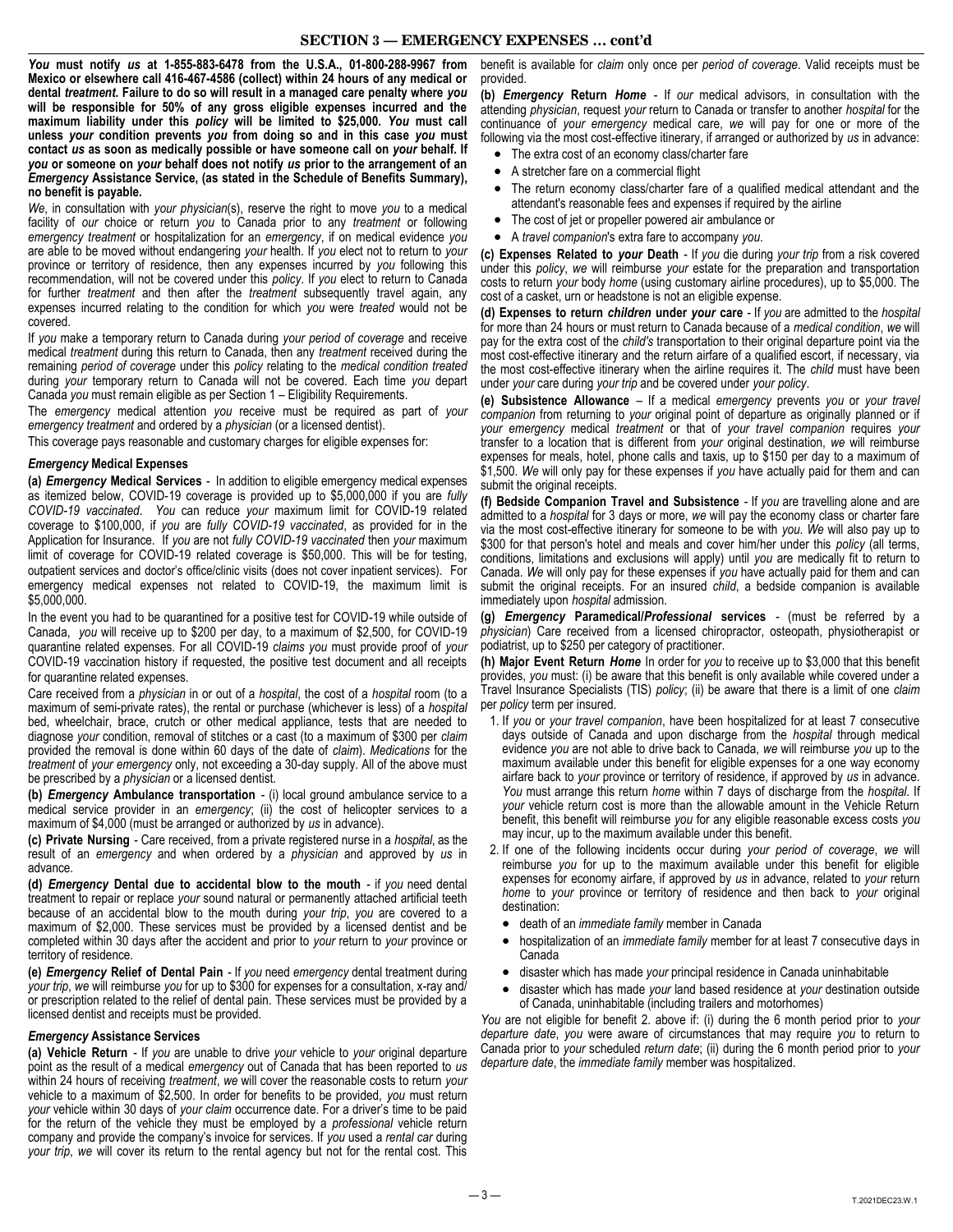## **SECTION 4 — EXCLUSIONS FOR EMERGENCY EXPENSES**

This *policy* does not cover and no benefit is payable for any *claim* arising from or related to:

1. Any *pre-existing condition(s)* that was not *stable* during the *pre-existing condition stability* period prior to any *departure date* from Canada, as specified on *your policy receipt* will not be covered. (The 1 month *pre-existing condition stability* period option, if chosen by *you*, is only applicable to the *medical condition* for which *your* recent *medication* change applies. All other *medical conditions* are subject to the 90 day *preexisting condition stability* period, as stated on *your policy receipt*);

2. Expenses incurred for medical care or services where travel was undertaken contrary to medical advice or after notice of a *terminal illness* has been given;

3. Expenses incurred for: (i) ongoing or follow up care (unless specifically provided for in this policy), or *recurrence* of a *medical condition* or related condition once *your* condition has been *treated* and *you* have been discharged from the medical facility where *you*  received medical care, unless any further care is specifically approved by *us* in advance, (ii) any rehabilitative or convalescent care whether received during a hospitalization or after discharge at any facility, (iii) subsequent *emergency treatment* or hospitalization for a *medical condition* or related *medical condition* for which *you* received *emergency treatment* during *your trip*, (iv) lost or replacement *medication*; eyeglasses, contact lenses or hearing aids, (v) dental services (other than provided for in this *policy*), (vi) services which are not medically necessary, (vii) *treatment* of varicose veins, gout, arthritis, bursitis, decubitus ulcer (pressure sore) or cataracts;

4. Any *medical condition* whereby information given by *you* or on *your* behalf was false, incorrect, incomplete, or misleading. In that case, *we* will void *your* coverage under this *policy* and refund *your* premium paid;

5. Transplants including but not limited to cornea transplant, organ transplant or bone marrow transplant, artificial limbs, prosthetic devices (other than a knee or a hip that had been replaced more than 12 months prior to any *departure date*) or implants including any associated charges;

6. Cardiac procedures including but not limited to cardiac catheterization, coronary bypass, coronary angioplasty or surgery, insertion of a Ventricular Assist Device (VAD) or the initiation of Extra Corporeal Membrane Oxygenation (ECMO), unless approval is specifically given by *us* prior to the procedure being performed;

7. Expenses incurred whereby this *policy* was purchased specifically to obtain *hospital*  or medical *treatment* outside Canada whether or not recommended by *your* attending *physician*;

8. Pregnancy; routine pre-natal care; abortion or childbirth; complications of *your*  pregnancy or childbirth; expenses incurred by a person not named as an insured on *your Application for Insurance* and shown on *your policy receipt*; an *emergency* arising from or related to a congenital birth defect;

9. Medical expenses incurred as the result of: (i) cancer other than a first time diagnosis; (ii) not following a *physician*'*s* recommended or prescribed therapy or *treatment*; (iii) a mental or emotional disorder or acute psychosis (including stress and anxiety) that does not require admission to a *hospital*; (iv) *your* visit to a medical specialist which was not referred by a *physician*; (v) *your* visit to a dermatologist;

10. *Act of war*, invasion, act of foreign enemies, hostilities, warlike operations (whether war be declared or not), civil war, *terrorism*, rebellion, revolution, insurrection, civil commotion, assuming the proportions of or amounting to an uprising, military or usurped power;

11. Any medical procedure, hospitalization or ambulance service that was not previously authorized or arranged in advance by *us*;

12. Any *Emergency* Assistance Service not previously authorized or arranged in advance by *us*;

13. Rock or *mountain climbing*; parasailing, zip lining, hang-gliding, parachuting, bungee jumping, or skydiving; participating in a motor sport or motor racing; driving or being a passenger on a motorcycle, motorized scooter or moped; *your professional* participation in an organized sport; or scuba diving unless *you* hold an open water diving certificate;

14. Committing or attempting to commit suicide or a criminal act; intentional self-inflicted injury; *medication* abuse; an alcohol related illness; *your* being impaired or adversely influenced by *medication*, alcohol or intoxicants;

15. Operating or learning to operate any aircraft, as pilot or crew;

16. Any unlawful acts committed by *you*, *your immediate family* or *your travel companion*, whether an insured or not;

17. Expenses incurred for: (i) *medication* commonly available without prescription, (ii) vaccinations, immunizations, injections or *medication* received on a preventative basis or for the maintenance of a *medical condition*, (iii) contraceptives, fertility drugs, vitamin preparations, general physical examinations or routine medical tests; (iv) COVID-19 expenses over \$100,000 if *you* are *fully COVID-19 vaccinated* and chose to reduce the COVID-19 coverage limit to \$100,000; (v) COVID-19 expenses for inpatient services if *you*  were not *fully COVID-19 vaccinated*, or eligible COVID-19 expenses over \$50,000 if *you*  were not *fully COVID-19 vaccinated*;

18. Expenses incurred for the return of *your* vehicle if *you*: (a) pre-booked the return of *your* vehicle, or (b) had purchased round *trip* air fare;

19. Expenses incurred for: (i) air transportation, (ii) surgery, (iii) magnetic resonance imaging (MRI), computerized axial tomography (CAT), biopsy and other diagnostic tests; unless approval is specifically given by *us* prior to the service, surgery, test, or procedure being performed;

20. Human Immunodeficiency Virus (HIV) or Acquired Immune Deficiency Syndrome (AIDS) or any possible consequences thereof;

21. Sexually Transmitted Diseases;

22. Any condition for which *you* were hospitalized on *your policy effective date*, if *your policy effective date* is after the date *you* depart Canada;

23. Expenses incurred during any employment or other duties for which *you* received remuneration or benefits;

24. Expenses incurred in Canada for a Single Trip Plan and expenses incurred in *your*  province or territory of residence for an Annual Multi-Trip Plan (unless specifically provided for in this *policy*);

25. Any interest, finance or late payment charge;

26. Elective or non-*emergency* medical or dental *treatment*;

27. Expenses incurred: (i) if *you* are not eligible for coverage under this *policy*, as per Section 1 – Eligibility Requirements; (ii) if *you* were under the *age* of one year or 95 years of *age* or older on the *policy effective date*; (iii) if the required premium was not paid; (iv) if *you* did not qualify for the plan *you* had chosen;

28. Expenses incurred if *you* are not a permanent resident of Canada or not covered under a Government Health Insurance Plan (GHIP) for out-of-Canada medical expenses;

29. Losses arising out of or resulting from radioactive, toxic, explosive, or other hazardous properties of nuclear materials or by products; or

30. COVID-19 related expenses incurred if: (i) *you* departed Canada during a period of Government of Canada travel advisory posted at www.travel.gc.ca advising Canadians against all travel to *your* destination country, territory or region (Level 4); or (ii) *you* are travelling outside of Canada on a cruise ship while you are not *fully COVID-19 vaccinated* and *your* eligible COVID-19 expenses exceed \$50,000.

## **SECTION 5 — GENERAL CONDITIONS AND LIMITATIONS**

#### **INSURING AGREEMENT**

Subject to *your* meeting the Eligibility Requirements, as stated in Section 1 – Eligibility Requirements, for this *policy* and in consideration for the required premium received, *we*  will insure *you* against reasonable and customary eligible expenses incurred as the result of an *emergency* and pay these benefits, or other covered losses, in accordance with the terms, conditions, limitations and exclusions of this *policy*. The maximum *period of coverage* under this *policy* shall not exceed 12 consecutive months. Acceptance of the *Application for Insurance* and coverage under this *policy* is at *our* option. If *your Application for Insurance* is not accepted, *you* will receive a full refund of *your* premium paid.

*You* **must notify** *us* **at 1-855-883-6478 from the U.S.A., 01-800-288-9967 from Mexico or elsewhere call 416-467-4586 (collect) within 24 hours of any medical or dental** *treatment***. Failure to do so will result in a managed care penalty where** *you*  **will be responsible for 50% of any gross eligible expenses incurred and the maximum liability under this** *policy* **will be limited to \$25,000.** *You* **must call unless** *your* **condition prevents** *you* **from doing so and in this case** *you* **must contact** *us* **as soon as medically possible or have someone call on** *your* **behalf. If**  *you* **or someone on** *your* **behalf does not notify** *us* **prior to the arrangement of an**  *Emergency* **Assistance Service, (as stated in the Schedule of Benefits Summary), no benefit is payable.** 

*Your Application for Insurance* must be signed and dated by *you* prior to *your* departure from Canada and submitted with the required premium paid prior to *your trip departure date*. No coverage will be provided to anyone not named on the *Application for Insurance* and not shown on *your policy receipt*. Coverage begins at 12:01 AM on *your policy effective date* and terminates at 11:59 PM on *your policy expiry date*.

**Any change in** *your* **health status prior to the** *departure date* **of any** *trip* **which makes** *you* **no longer eligible (as per Section 1 - Eligibility Requirements) for this**  *policy***, which would result in a change in the plan for which** *you* **qualify or would change the** *stability* **status of a** *pre-existing condition* **(other than a** *minor ailment***), constitutes a material change to** *your policy* **and** *you* **must immediately notify Travel Insurance Specialists at 1-800-563-0314 or 905-830-2928 (collect). Failure to contact Travel Insurance Specialists regarding a material change will result in any** *claim* **made being denied and coverage issued may be voided.** 

On any *departure date*, if: a) the required premium is not received; b) the cheque is not honoured; or, c) credit card charges are declined for any reason; *your policy* coverage will be voided and any *claim* incurred will be denied.

*Your policy* coverage will be voided, and any *claim* will be denied if: a) the *Application for insurance* is not signed and dated by *you*; b) *you* are ineligible for coverage in accordance with any section of this *policy*; c) false information was provided to *us*; or,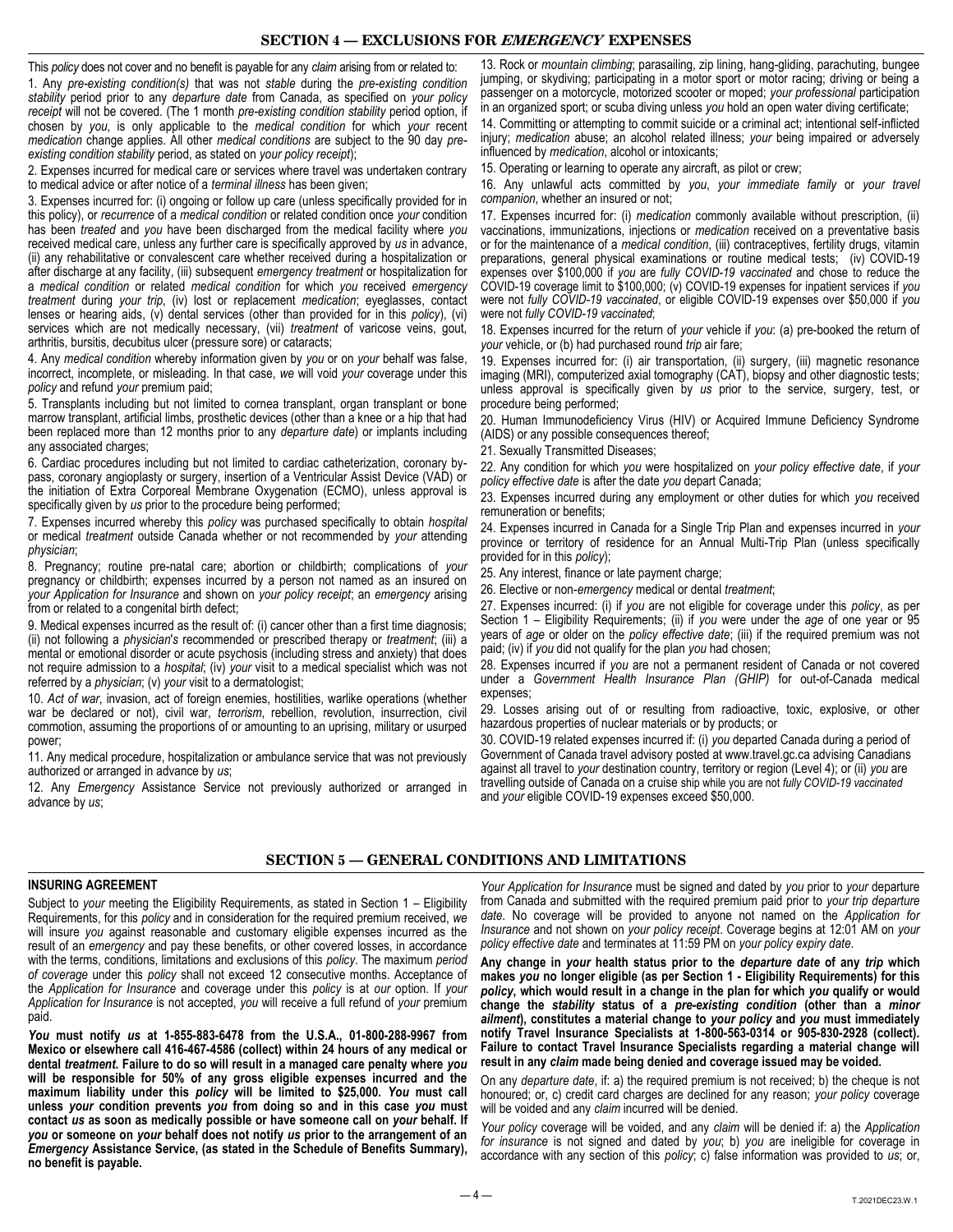d) *you* have failed to disclose, misrepresented, mislead, or provided false information regarding *your* health and/or lifestyle.

Any *claim* will be denied if, at all times during the 6 month period prior to *your departure date* and while *you* are covered under this *policy*, *you* do not act in a prudent manner so as to minimize costs to *us*.

In the event of the total amount of the medical bills exceeding the maximum amount of insurance, *we* will pay all eligible expenses in the order in which the bills were received to the maximum of this *policy*.

In the event that the loss is the result of a motor vehicle incident causing *accidental injury*, no eligible expenses will be paid under this *policy* until benefits available through any motor vehicle insurance have been exhausted.

This *policy* is secondary to all other cover*ages* that are available for payment of *your claim* expenses. If any benefits payable to *you* under this *policy* are in addition to similar benefits payable to *you* by any other insurer or insurance plan, total benefits paid to *you*  by all insurers cannot exceed *your* actual total expenses. If *you* are covered under more than one of *our policies*, the total amount paid to *you* will not exceed *your* actual expenses and the maximum to which *you* are entitled is the largest amount specified for the benefit in any one of *our policies*. If other insurers, for which *you* have coverage, state they are secondary payors also, *we* will co-ordinate payment of benefits, up to 50% of eligible expenses which are available under this *policy* with all insurers which provide *you* benefits similar to those provided under this *policy*, up to a maximum of the largest amount specified by each insurer. *We* have full rights of subrogation. In the event of a payment of a *claim* under this *policy*, *we* will have the right to proceed, in *your*  name, but at *our* expense, against third parties who may be responsible for giving rise to a *claim* under this *policy*. *You* will execute and deliver documents as necessary and cooperate fully with *us* so as to allow *us* to fully assert *our* rights. *You* will do nothing to prejudice such rights. *We* will not subrogate against any retiree plan benefit if the lifetime maximum limits for all in-country and out-of-country benefits is \$100,000 or less.

**Limitation of Benefits -** If *you* have an *emergency* medical incident during *your trip*, *your emergency* will be deemed over and benefits for the *medical condition* cease once: (i) *your* condition has been *treated* and *you* have been discharged from the medical facility where *you* received medical care, or (ii) *your* condition is deemed controlled based on the medical evidence and *you* can return to *your* province or territory of residence. Once *your emergency* is deemed over, as described above, any ongoing or follow up *treatment* or consultation, rehabilitative care, *recurrence* or complication of that *medical condition*, or related condition, will not be covered under this *policy*.

Notwithstanding any provisions contained herein, this *policy* is subject to the statutory conditions of the Insurance Act applicable to contracts of accident and sickness insurance in *your* province or territory of residence. This *policy* is governed by the laws and regulations of the province or territory in Canada in which *you* normally reside. The rights to any eligible benefits under this *policy* cannot be assigned to a third party unless approved by *us*. The laws and regulations of any other country other than Canada will not be considered when a *claim* is reviewed for payment.

The *Application for Insurance*, the *brochure,* the *policy receipt*, this *policy* and any riders or endorsements to the *policy* shall form the entire contract. Only *we* have the authority to change the contract or waive any of its terms, conditions or provisions. In the event that the information contained on the *policy receipt* is not the same as the information on the *Application for Insurance*, the original *Application for Insurance* as completed and submitted by *you*, shall be deemed as the factual information.

Any provision of this *policy* which is in conflict with any federal law or provincial or territorial law of *your* province or territory of residence is hereby amended to conform with the minimum requirements of that law, and all other provisions shall remain in full force and effect.

**All premiums, benefits, and limits are quoted in Canadian currency unless otherwise specified.** To facilitate direct payment to providers, *we* may elect to pay the *claim* in the currency of the country where the charges were incurred based on the rate of exchange established by any chartered bank in Canada: (i) on the last date of service, or (ii) where cheques are issued directly to *physician*s, *hospitals* or other medical providers, on the date of issuance.

If *you* have misstated *your age* or misrepresented *your* health or lifestyle information which results in: (i) *your* paying an insufficient premium, or (ii) not being qualified for the plan which *you* have chosen; then *your* coverage under this *policy* will be voided, *your*  premium paid will be refunded and no benefits will be paid for any *claim*.

No statement made by *you* or any agent prior to or at the time of *your Application for Insurance* will be considered valid unless such statement has been submitted to *us* in writing at that time.

The existence of a *medical condition* for the purposes of determining *your* eligibility or when reviewing a *claim* under any section of this *policy* will be established using the records and any other information provided by *your physician(s)* whether or not the contents of the records were made fully known to *you* before or after *you* incurred a *claim* under this *policy*. *You* must grant *us* access to any and all medical records in the event a medical *claim* has occurred. If *you* have provided any false or misleading information or *you* have failed to disclose information regarding *your* health or lifestyle and after review of *your* medical records it is found that *you* were not eligible for this

*policy* or *you* have selected the incorrect plan, *your* coverage under this *policy* will be voided, *your* premium paid will be refunded and no benefits will be paid for any *claim*.

In the event that *you* are found to be ineligible for coverage or that a *claim* is found to be invalid or benefits are reduced in accordance with any *policy* provision, *we* have the right to collect from *you* any amount which *we* have paid on *your* behalf to medical providers or other parties.

*Our* liability under this *policy* is limited solely to the payment of eligible benefits, up to the maximum amount on the Schedule of Benefits Summary, less any applicable *deductible*  amount *you* have chosen, for any loss or expense. *We* do not assume responsibility for the availability, quality, results or outcome of any *treatment* or service, or *your* failure to obtain any *treatment* or service covered under the terms of this *policy*.

The payment to a medical provider by *us* for any eligible expense is at *our* option. In the event that *we* choose not to pay the medical facility directly, or they will not accept payment from *us* directly, *we* will reimburse *you* for any reasonable and customary eligible expenses that *you* have paid provided that *you* provide a valid original receipt for such services, including original itemized bills, invoices and receipts.

Any legal proceedings with respect to *your claim* must be filed in *your* province or territory of residence within 1 year from the date of occurrence of the *claim*. If applicable law provides for a longer period, *you* must begin legal proceedings within the period provided by law.

**Automatic Extension of Coverage:** If *you*, or *your travel companion* travelling with *you*, is hospitalized or quarantined outside of Canada after testing positive for COVID-19 outside of Canada, on *your policy expiry date* or the last day of coverage on *your* Annual Multi-*Trip* Plan, *your* coverage will automatically be extended at no additional premium for the period of hospitalization, or up to a 14 day quarantine period, and up to 72 hours after the *emergency* has been declared over or *you* are no longer quarantined or receiving *emergency* medical *treatment*. In addition, coverage will automatically be extended for 72 hours when *your* common carrier on which *you* are pre-booked as a passenger is delayed due to extreme weather conditions or mechanical failure. *You*  must notify *us* of the occurrence immediately and provide documented proof of the cause for the delay that is satisfactory to *us*.

**Extension of Coverage:** Any extension requested will be subject to *our* agreement to extend. If *you* choose to extend *your trip* beyond the *policy expiry date* shown on *your policy receipt* for a reason not covered under this *policy*, *you* must contact **Travel Insurance Specialists at 1-800-563-0314 or 905-830-2928 (collect**) at least ten (10) days prior to the *policy expiry date* shown on *your policy receipt*.

The conditions for extension are: (i) *you* pay the required additional premium, (ii) *you*  understand that all terms, conditions, limitations and exclusions of the *policy* apply during *your* extension period, (iii) *you* remain eligible for coverage under all sections of this *policy*, (iv) a *claim* has not been reported, incurred or paid, (v) *you* are not aware of any medical problems or symptoms that may require *treatment* during the period of the extension; and (vi) the *recurrence* of a *medical condition* or related condition that has given cause for a *claim* during the original term of the *policy* will not be covered during any extension period.

**Notice of Right to Examine Policy:** *You* have 10 days to examine *your policy* after *you*  receive it. If for any reason during those 10 days *you* are not satisfied with this *policy*, return it with *your* written request for cancellation to:

**Travel Insurance Specialists** 

#### **Box 93060, 1111 Davis Drive, Newmarket, Ontario, L3Y 8K3**

*Your* premium paid will be refunded provided *you* have not left on *your trip*. The *policy*  will then be cancelled from the *policy effective date* and will be deemed to have never been in force.

**Refunds:** Other than allowed under Notice of Right to Examine Policy, *we* will only consider other requests for a refund on *your* Single Trip Plan; (i) if *you* did not leave on *your trip* or if *you* returned early from *your trip* and no *claim* in excess of *your* total *deductible* has been incurred or paid, or is pending; and (ii) before *your period of coverage* ends. No *claim* will be paid if *you* have received a full or partial refund of premium. **Refunds are not available on the Annual Multi-Trip Plan.** 

Early return refunds will be calculated on a pro-rata basis based on the date *you* enter Canada. Refunds are subject to a fee of \$15 per person. Proof must be provided as to *your* date of entry to Canada in the way of a customs date stamp, *your* return air fare ticket, or *your* signature on a credit card receipt from a Canadian business. If none of these are available, the postmark on *your* written request, if mailed, or the date of a faxed request or *your* telephone call is received by Travel Insurance Specialists will be used to calculate any refund. All requests for a refund must be submitted within 30 days of *your* return to Canada. **Under no condition will a refund be made after the** *policy effective date* **for an early return during a coverage extension period.** 

*You* must send a written request with proof of *your* non-departure, or early return, to: **Travel Insurance Specialists**

**Box 93060, 1111 Davis Drive, Newmarket, Ontario, L3Y 8K3**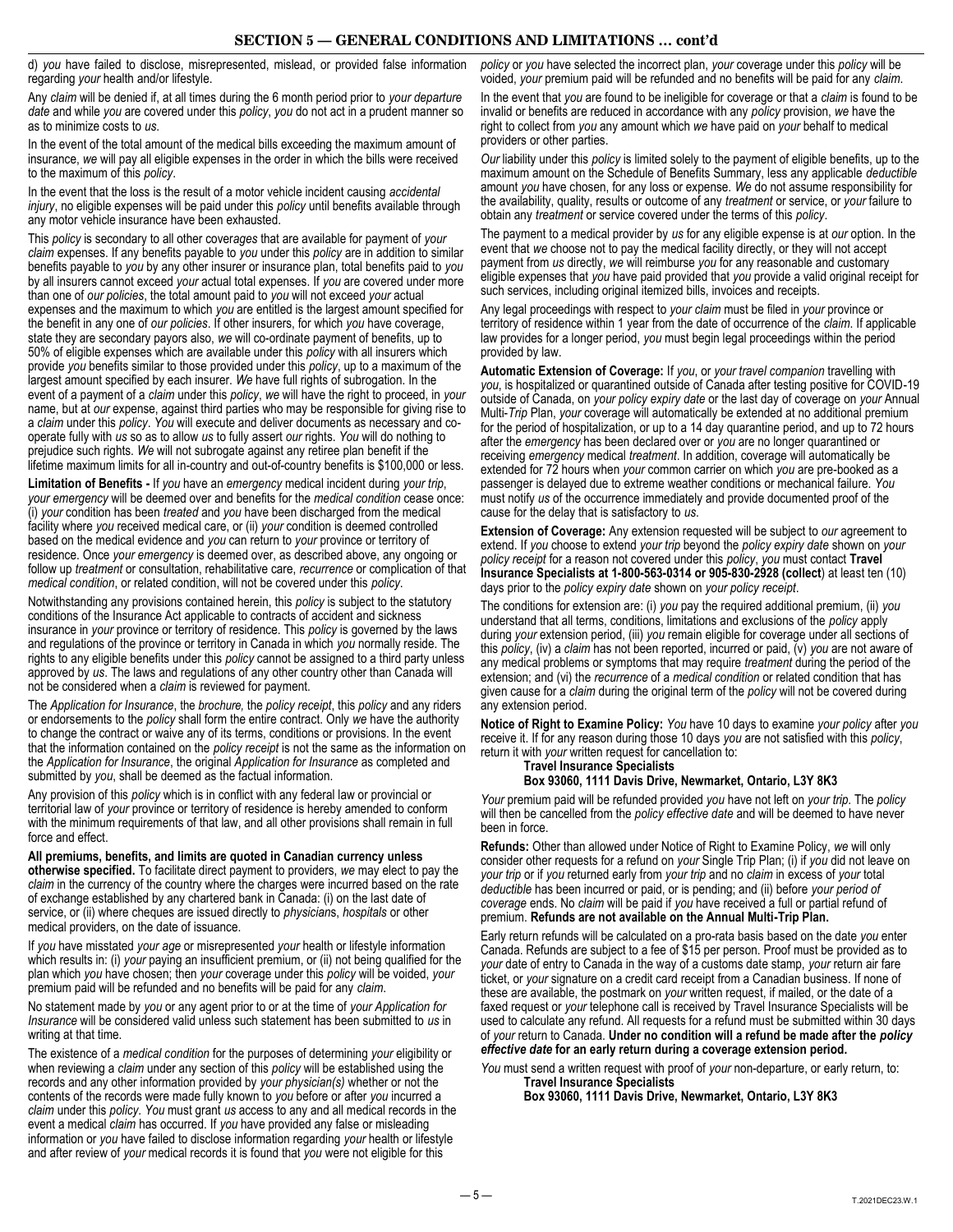accidental injury: means an injury sustained which is caused by external and purely accidental means, directly and independently of all other causes.

*act(s) of war*: means any loss or damage arising directly or indirectly from, occasioned by, happening through or in the consequence of war, invasion, acts of foreign enemies, hostilities or warlike operations (whether war is declared or not) by any government or sovereign, using military personnel or other agents, civil war, rebellion, revolution, insurrection, civil commotion assuming the proportions of or amounting to an uprising, military or usurped power.

*age* **or** *ages*: means *your* attained *age* on the *policy effective date*.

*Application for Insurance*: means a document which is completed by *you* that confirms *your* personal information as well as the plan coverage chosen by *you* for which *you*  have paid the required correct premium. The *Application for Insurance* forms part of this *policy*.

*bowel condition*: includes ulcerative colitis, Crohn's disease, diverticulitis, bowel obstruction, bowel surgery, *chronic* constipation or Irritable Bowel Syndrome (IBS). *child or children:* means an unmarried dependent at least 1 year old and under age 21*.* 

*chronic*: means a *medical condition* that continues, persists, is episodic or recurrent over an extended period of time. This condition is usually long lasting and does not easily or quickly resolve itself.

*complete medical examination*: means that *you* have visited or consulted by phone a licensed *physician* or licensed medical practitioner where *your* medical history was updated, any symptoms were diagnosed, and any test(s) requested or proposed were completed and *you* are aware of the results of such test(s).

*claim* **or** *claims*: means any incident where *you* have suffered a loss with or without *our*  knowledge, to which charges apply, that is covered under this *policy*.

*deductible*: means the amount of eligible expenses *you* are responsible to pay, prior to any payment made by *us* under this *policy*, as specified on *your policy receipt*.

*departure date*: means the date when *you* leave Canada for a Single Trip Plan or *your*  province or territory of residence for an Annual Multi-Trip Plan.

*emergency* **or** *emergencies*: means an unforeseen mental or emotional disorder that requires admission to a *hospital*, *sickness* or *accidental injury* which occurs during *your trip* and requires immediate *treatment* to prevent or alleviate existing danger to life or health. An *emergency* no longer exists when the medical evidence indicates that *you*  are no longer receiving emergent medical care and are able to be discharged from the medical facility.

*fully COVID-19 vaccinated:* means at least two weeks prior to *your departure date, you*  have had the second shot of a Canadian government approved 2-dose COVID-19 vaccine, or the single shot of a Canadian government approved single-dose COVID-19 vaccine.

*Government Health Insurance Plan (GHIP)*: means the coverage that the provincial or territorial governments provide to residents of Canada for out-of-Canada medical expenses.

*heart condition*: includes (i) abnormal heart rhythm (include arrhythmia, atrial fibrillation or irregular heartbeat); (ii) pacemaker or defibrillator insertion or replacement; (iii) heart attack (myocardial infarction); (iv) heart transplant; (v) coronary artery disease (including angina); (vi) coronary angioplasty or stent insertion; (vii) coronary artery by-pass; (viii) heart valve disease (include any regurgitation or stenosis (moderate or severe)); (ix) abnormal heart murmur; (x) pericarditis; or (xi) cardiomyopathy.

*home*: means *your* province or territory of residence or the place from which *you* leave on the first day of coverage and to which *you* are scheduled to return on the last day of coverage.

*hospital*: means a facility that is licensed as a *hospital*, where in-patients receive medical care, that has a Registered Nurse on permanent duty and that includes a laboratory and operating room. A clinic; an extended or palliative care facility; a rehabilitation establishment; an addiction centre; a convalescence, rest, or nursing *home*; *home* for the aged; or health spa is not a *hospital*.

*immediate family*: means *your spouse*, natural, step, or adopted *children*, persons for whom *you* are the legal guardian, parents, parents-in-law, step-parents, sisters, brothers, sisters/brothers-in-law, sons/daughters-in-law, step-sisters/brothers, grandparents, grand*children*, aunts, uncles, nieces, and nephews.

*liver condition:* includes Hepatitis C or Cirrhosis.

*lung condition*: includes *Chronic* Obstructive Pulmonary Disease (COPD), *chronic*  bronchitis, emphysema, Interstitial Lung Disease, pulmonary fibrosis, asbestosis, sarcoidosis, lung surgery or *chronic* asthma. (This does not include seasonal allergies or a *minor ailment*).

*medical condition*: means *accidental injury* or *sickness*. For the purposes of establishing *stability* prior to *your departure date*, all *minor ailment*s are considered *stable*.

*medication*: means any prescribed drug (whether filled or not) or remedy used in the *treatment* of disease and the maintenance of health, including new prescriptions, any renewal(s) or refill, insulin, or nitroglycerine (in any form, with or without a prescription). It does not include other drugs and remedies obtained without a prescription, including aspirin (or equivalent), vitamins, minerals and hormone replacement (or therapy).

*minor ailment*: means a non-*chronic* viral or bacterial infection (except for any condition requiring the use of Prednisone or equivalent steroid *medication* in pill form) which does not require hospitalization, surgery or more than one follow-up consultation to any medical provider beyond the initial assessment and includes the use of no more than 2 *medications* for a maximum of 30 days.

*mountain climbing*: means the ascent or decent of a mountain requiring the use of specialized equipment, including but not limited to pick-axes, anchors, bolts, crampons, carabineers and lead or top-rope anchoring equipment.

*period of coverage*: means the period of time that coverage is provided between the *policy effective date* and *policy expiry date*, as stated on *your Application for insurance*  and as shown on *your policy receipt*.

*physician*: means a medical doctor who is duly licensed in the jurisdiction in which he/ she operates and who gives medical care within the scope of his/her licensed authority. A *physician* must be a person other than *yourself* or a member of *your immediate family*.

*policy* **or** *policies*: means this *policy* contract*,* the brochure*,* the *Application for Insurance,* the *policy receipt* and any riders or endorsements to the *policy* shall form the entire contract. Only *we* have the authority to change the contract or waive any of its terms, conditions or provisions.

*policy effective date*: means the date *your* coverage begins, as stated on *your Application for Insurance* and as shown on *your policy receipt*.

*policy expiry date*: means the date *your* coverage ends, a) as stated on *your Application for Insurance* and as shown on *your policy receipt*; or b) the date that *you*  are returned by *us* to Canada for any medical reason.

*policy receipt*: means the document sent to *you* confirming the coverage *you* have selected on *your Application for Insurance*. The *policy receipt* forms part of the *policy*.

*pre-existing condition*: means a *medical condition* (other than a *minor ailment*) for which *treatment* has been taken or received, or which exhibited symptoms prior to any *departure date* and includes a medically recognized complication or *recurrence* of a *medical condition*.

*professional*: means a person who is engaged in a specific activity and receives remuneration.

*recurrence*: means the appearance of symptoms caused by or related to a *medical condition* which was previously diagnosed by a *physician* or for which *treatment* was previously received.

*rental car*: means a private passenger automobile, SUV, minivan, mobile home, camper truck, or trailer home used during *your trip* exclusively for transporting of passengers other than for hire.

*return date*: means the date on which *you* return to Canada.

*sickness*: means an illness, pain and suffering or disease requiring medical *treatment*  or hospitalization.

*spouse*: means someone to whom one is legally married, or with whom one has been living in a conjugal relationship for at least one full year before the *policy effective date*.

*stable* **or** *stability*: means the *medical condition* is not worsening and there has been no alteration in any *medication* (including a new prescription) for the condition or in its usage or in its dosage, a *physician* has not received any test results indicating a deterioration of *your medical condition*, *you* have not been advised by a *physician* that *you* should have a surgical procedure, nor has there been any alteration in *treatment*  prescribed or recommended by a *physician* or received within the *pre-existing condition*  time period *you* qualify for or have chosen. The following are not considered alterations or changes in *medications*: the change from a brand named *medication* to a generic brand *medication* provided the usage or dosage has not changed; the dosage changes of the regulatory *medications* insulin or Coumadin, Warfarin, Pradaxa, Pradax or Dabigatran.

*terminal illness*: means a *medical condition* for which, prior to *your policy effective date*, a *physician* gave a prognosis of eventual death within 12 months or palliative care was received.

*terrorism*: means an act, including but not limited to the use of force or violence and/or the threat thereof or commission or threat of a dangerous act, of any person or group(s), or governments(s), committed for political, religious, ideological, social, economic or similar purposes including the intention to intimidate, coerce or overthrow a government (whether de facto or de jure) or to influence, affect or protest against any government and/or to put the civilian population, or any section of the civilian population, in fear.

*top-up*: means a procedure whereby a *policy* is purchased to extend *your* coverage period and would become effective directly following the expiry of another policy.

*travel companion*: means someone who is a named applicant on the *Application for Insurance* and shown on *your policy receipt*.

*treatment***,** *treat* **or** *treated*: means a medical, therapeutic or diagnostic procedure prescribed, performed or recommended by a *physician* or other licensed medical practitioner, including but not limited to prescribed *medication*, investigative testing or hospitalization, surgery or recommended action that is related to the condition. *trip*: means the period of time between the *departure date* from Canada and the earlier

of the *return date* to Canada or *your policy expiry date*.